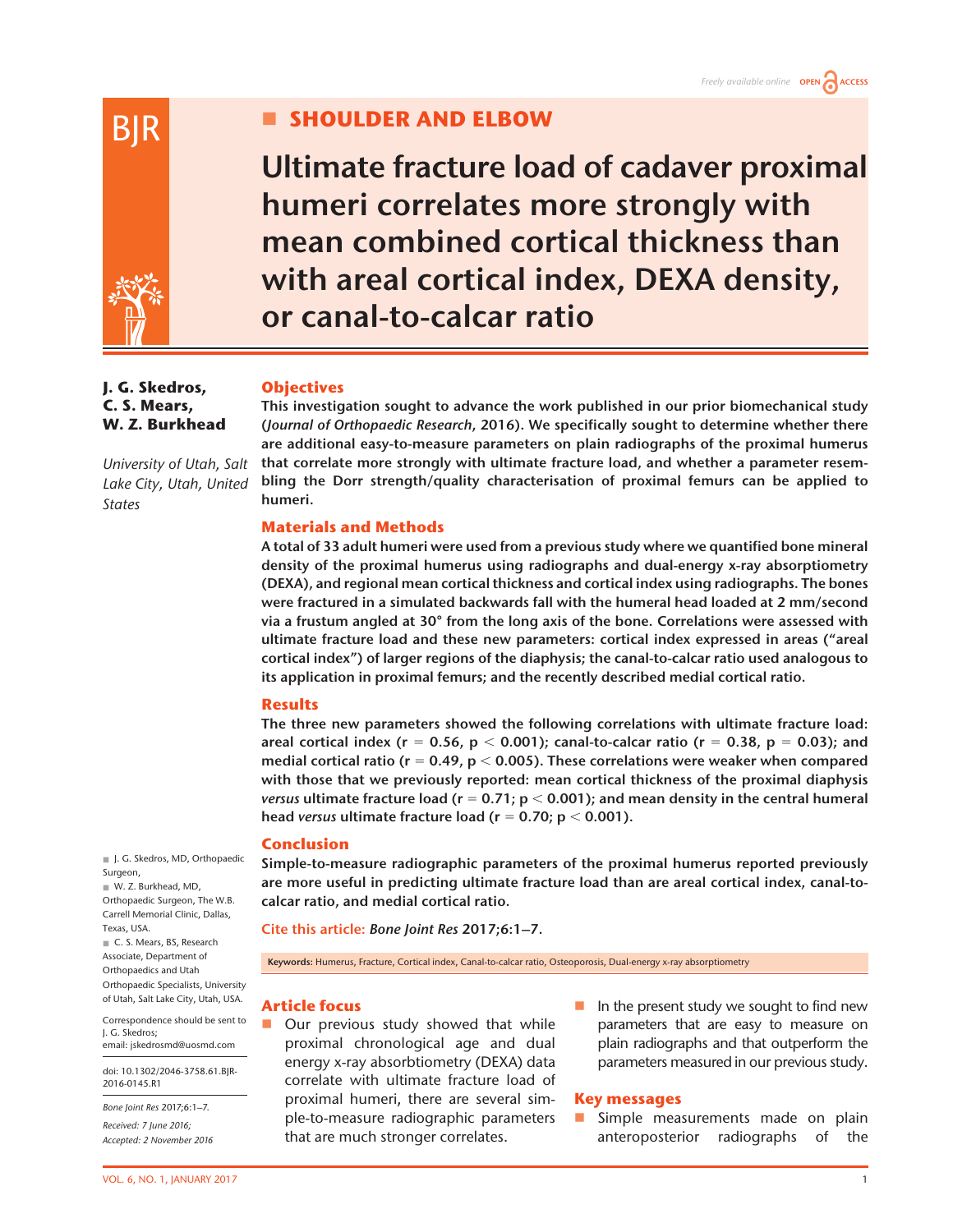proximal humerus can be used to estimate the strength of the bone during a backwards fall.

When compared with mean combined cortical thickness of the proximal humeral diaphysis, relative differences in the strength or quality of cadaver humeri are less reliably predicted by areal cortical index, linear cortical index, the 'canal-to-calcar' ratio (similar to that from studies of proximal femurs), or DEXA bone mineral density.

### **Strengths and limitations**

- $\blacksquare$  The strength of our study lies in the focused attempt to identify easy-to-measure parameters from plain radiographs as correlates of ultimate fracture load of the proximal humerus.
- One limitation is that only one loading rate and one fall configuration was used.
- **Another limitation is the moderate sample size used:** larger samples are needed.

### **Introduction**

In a previous investigation using cadaver proximal humeri, we evaluated various densitometric and simple-to-measure radiographic measures in order to determine if they were useful in estimating bone strength (measured as ultimate fracture load).<sup>1</sup> More specifically, in that study we examined 15 proximal humeri from adult men at a mean age of 57 years (39 to 77) and 18 proximal humeri from adult women at a mean age of 61 years (42 to 78), and quantified four parameters.<sup>1</sup> The first was bone mineral density (BMD,  $q/cm^2$ ) of the proximal humerus (metaphysis and epiphysis) using dual-energy x-ray absorptiometry (DEXA). The second was bulk density (g/ cm3) of the proximal humerus using DEXA and volume displacement. The third parameter was bone density in regions that were 1 cm2 areas, and this was expressed in millimetres of aluminium (mmAl) using plain radiographs. Finally, the fourth parameter was regional mean medial  $+$ lateral cortical thickness and cortical index (cortical index, defined below) using plain radiographs. In that previous study, the bones were also fractured using a protocol simulating a fall, and ultimate fracture load was obtained for each bone. The strongest correlations with ultimate fracture load were: mean cortical thickness (medial + lateral) at two proximal diaphyseal locations ( $r = 0.71$ ; p < 0.001), and mean density (expressed in mmAl) in the central humeral head ( $r = 0.70$ ;  $p < 0.001$ ). Weaker correlations were found between ultimate fracture load and DEXA BMD ( $r = 0.60$ ), bulk density ( $r = 0.43$ ), cortical index ( $r = 0.61$ ) and age ( $r = -0.65$ ) (all p values  $< 0.01$ ).

The main purpose of the present study is to advance our prior findings by determining whether there are additional easy-to-measure parameters on plain radiographs of the proximal humerus that more strongly correlate with fracture load, and to see if a parameter that resembles the popular and clinically important canal-to-calcar

ratio (defined below) in the Dorr characterisation of strength or quality in the proximal femur can be applied to the proximal humerus. This latter possibility is compelling because Dorr et al<sup>2</sup> demonstrated in living patients that canal-to-calcar ratio differences which indicate relatively good (type A), intermediate (type B), and poor (type C) mass/structure of the proximal femur also correlate with indices of bone quality, including osteoclasts/ mm of bone surface, cortical porosity, and osteoblast surface/bone surface. Although a similar investigation in the proximal humerus has not been done, the proximalmedial humeral cortex is considered to be the humeral 'calcar' by several investigators.3-6

As discussed in our earlier study, $1$  age-related decreases in bone quality (e.g. osteopaenia/osteoporosis) of the proximal humerus can result in complications of fracture fixation such as poor screw purchase and post-operative loosening of the implant. In this context it is also important to emphasise that more than 70% of proximal humeral fractures occur in patients older than 60 years. Since the 1970s, various radiographic measures, such as cortical index, have been used to predict the strength of bones. Cortical index is defined as the difference between the outer (OD) and inner diameters (ID) of the bone, divided by the OD (lower cortical index values represent weaker bone).1,7 For example, cortical index continues to be used as a single measurement, or used in concert with the canal-to-calcar ratio and related calculations, to assess bone strength/quality in studies of fracture prevalence and morphology, fracture fixation and endoprosthetic replacement of the proximal humerus and femur in bones ranging from healthy to severely osteoporotic.<sup>1,2,8-15</sup> Cortical index was originally defined at specific locations of the bone diaphysis in anteroposterior radiographs.

Recent studies have expressed cortical index in terms of area measurements (i.e. 'areal cortical index') of larger regions of the humeral diaphysis on anteroposterior radiographs.8,12,13 These studies imply that areal cortical index, because it considers a relatively large area of the bone, is an advance over previous methods that measured cortical index linearly at one discrete cortical location. This hypothesis has not been tested.

In our recent study, we did not evaluate areal cortical index, and there are also other radiographic parameters that might strongly correlate with bone strength.2,11 For example, as mentioned above, the canal-to-calcar ratio, which incorporates measurements resembling the cortical index relative to two diaphyseal levels, is used to distinguish differences in bone quality and mass in the proximal femur, and we speculate that it could be used in an analogous way in the proximal humerus. The 'medial cortical ratio' (defined below) recently described by Newton et al<sup>11</sup> is another parameter that warrants consideration.

The goals of this study are to advance and further explore relationships between bone strength and these new radiographic parameters *versus* the densitometric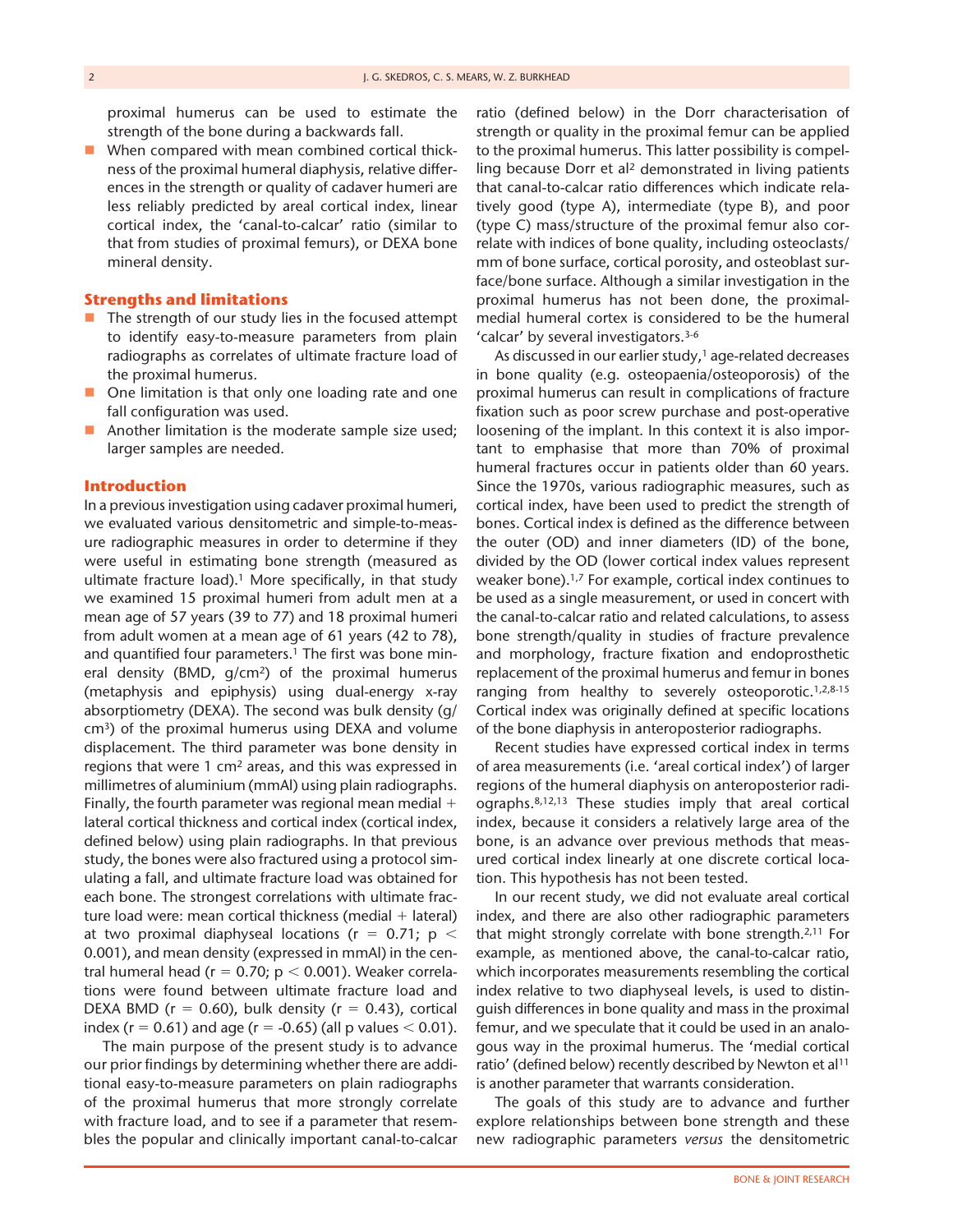

Anteroposterior view of a left cadaver humerus showing the four measurement locations (dashed white lines) of the metaphysis/diaphysis, where D1 is the surgical neck. From top to bottom, the dark squares indicate head (H)1, H2, H3 and D1 locations where mmAl measurements were made.

and radiographic parameters that we reported previously in cadaver proximal humeri.<sup>1</sup> We sought to test the hypotheses that areal cortical index, an analogous canalto-calcar ratio, and the medial cortical ratio more strongly correlate with ultimate fracture load than do linear cortical index and the other parameters evaluated in our recent study (including mean combined cortical thickness and density within the humeral head, both of which correlated strongly with ultimate fracture load).

### **Materials and Methods**

Following an institutionally reviewed protocol (no. 11755, University of Utah), this study used 33 fresh-frozen cadaver humeri with a mean age of 59 years (39 to 78). This sample included 18 women at a mean age of 61 years (42 to 78) and 15 men at a mean age of 57 years (39 to 77). All methods of bone processing, radiographic and densitometric measurement, and fracture testing are detailed in our previous studies.1,16 As reported in these earlier studies, the radiographs were obtained before the fracture testing was conducted on each bone. Briefly, anteroposterior radiographs were taken of each humerus in neutral rotation next to an aluminium (Al) step wedge (1 mm/step; 2 mm to 12.0 mm of Al). The Al step wedge was used since it was a relatively simple and inexpensive way to standardise the grey levels of the radiographs, and it allows regional density to be expressed in mmAl equivalents, which can be accomplished using linear regressions



In terms of the areas A-F that are shown diagrammatically in this radiograph, areal cortical index for the D2-D3 region is:  $[((A + B + C) - B) / (A + B + C)].$ Areal cortical index for the D3-D4 region is:  $[((D + E + F) - E) / (D + E + F)]$ . The canal-to-calcar ratio is calculated as X/Y; as shown, these values were obtained from the D2 and D4 locations. The medial cortical ratio and an example of a linear cortical index measurement are shown in Figure 3. (D2, 2 cm below surgical neck; D3, 5 cm below surgical neck; D4, 7 cm below surgical neck.)

based on the grey-level values of each successive step of the step wedge.17,18 Numerical values for mmAl were determined previously in the four regions of interest (ROIs) shown in Figure 1. Furthermore, as shown previously,1 Figure 1 shows the locations where the thicknesses of the medial and lateral cortices, and the outer mediallateral diameters, were measured in the diaphysis and proximal metaphysis, including the surgical neck (D1), and at three locations at these distances below D1: 2 cm (D2), 5 cm (D3), and 7 cm (D4).

**Three 'new' parameters: areal cortical index and canal-tocalcar ratio, and medial cortical ratio.** Areal cortical index is calculated, as shown in Figure 2, in accordance with the method of Hepp et al. $8$  In the present study, this is measured with respect to the D2-D3, D3-D4, and D2-D4 locations in our radiographs. Lower values of areal cortical index reflect weaker or poorer quality bone. For comparison, an example of how linear cortical index is measured is shown in Figure 3.

An approximation of the canal-to-calcar ratio described in human proximal femurs by Dorr et al<sup>2</sup> was measured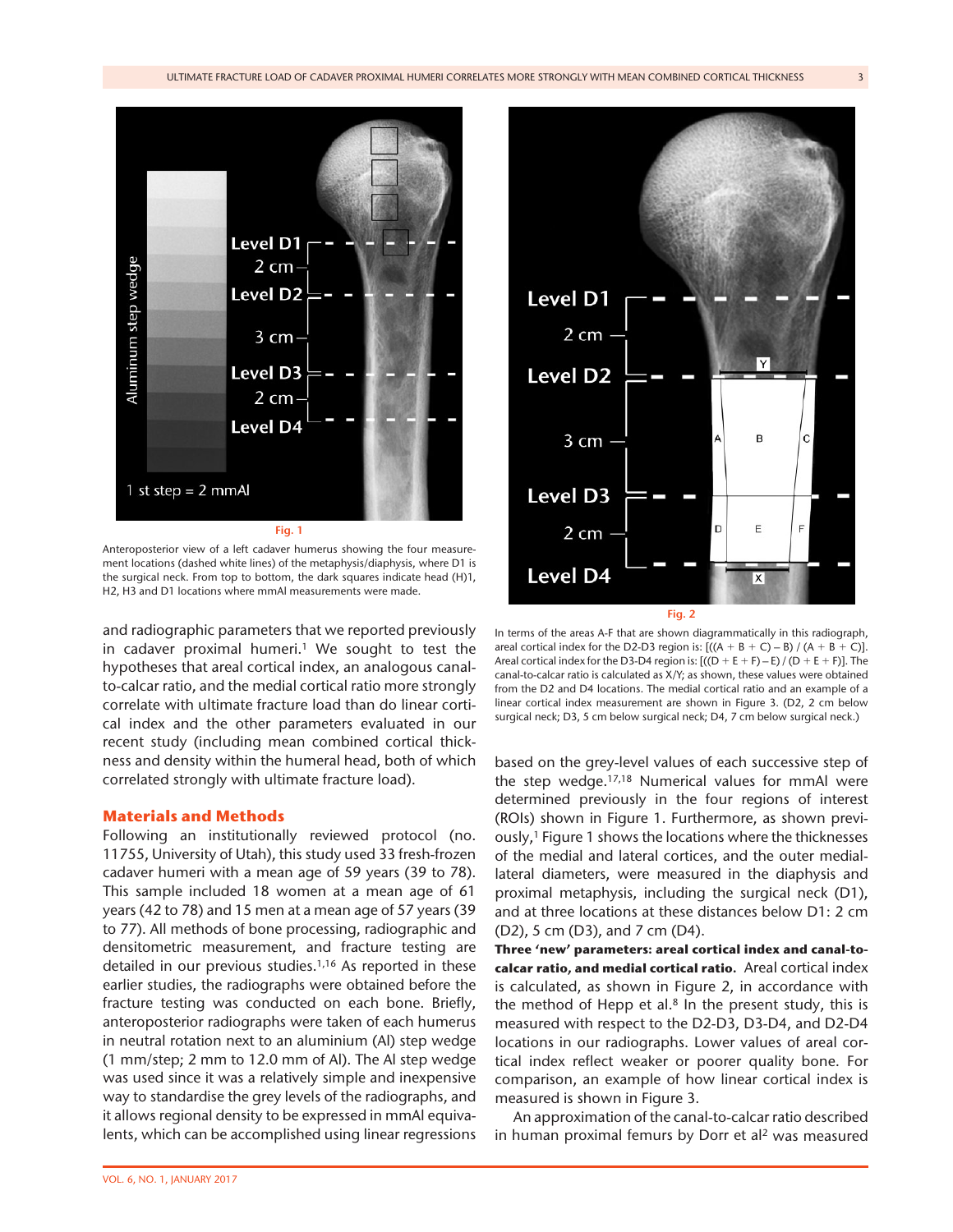on each humeral radiograph with respect to locations D2 and D4 (Fig. 2). In accordance with studies of proximal femurs, larger canal-to-calcar ratios indicate weaker/poor quality bone.2,10

The medial cortical ratio (Fig. 3) has been evaluated by Newton et al<sup>11</sup> who used pre-operative radiographs of fractured humeri of patients who then had surgery for these fractures. The medial cortical ratio is calculated as the thickness of the medial cortex divided by the outer cortical diameter at that same location. We made this measurement at the D3 location, which corresponds to the lower portion of the region designated by the method of Tingart et  $al^{19}$  in accordance with Newton et al.<sup>11</sup>

**Fracture tests.** As described in our earlier study,<sup>1</sup> each humerus was loaded in a manner that simulated a backwards fall (2 mm/sec, 30° off axis). Test data, recorded on load-deformation curves, included: ultimate fracture load (N); and area under the load-deformation curve (i.e. energy absorbed to fracture, N-m).

**Statistical analysis.** The data were analysed using commercially available software (NCSS 10.0 and PASS 13, Number Cruncher Statistical Systems, Kaysville, Utah). The power analysis used in this study is reported previously.1 Differences between fracture loads and other parameters were evaluated using Fisher's least significant difference (LSD) test (analysis of variance). Results are expressed as mean and standard deviation. These results were evaluated in terms of 'younger' (< 60 years) and 'older' ( $\geq 60$  years) humeri. The reason for selecting this age as the cut off is twofold. First, our previous study had shown that this was clearly an age where statistically significant differences in ultimate fracture load emerged.<sup>1</sup> Secondly, there are data showing that more than 70% of proximal humeral fractures occur in patients older than 60 years.20,21 Fracture data were also analysed in terms of relationships with the combination (products or quotients) of two characteristics, which were evaluated in terms of correlation coefficients (r-values). The rationale for examining products and quotients is described in our earlier study.<sup>1</sup> Briefly, this approach aims to determine if these simple expressions for two characteristics could provide stronger correlations with the fracture data when compared with individual characteristics.

### **Results**

Data are summarised in Tables I to IV. Medial cortical ratios and canal-to-calcar ratio data are shown in Table I.

As shown in Tables II and III, areal cortical index does not correlate more strongly with ultimate fracture load or energy absorption than linear cortical index does. For example, the three new parameters showed the following correlations with ultimate fracture load: areal cortical index ( $r = 0.56$ ;  $p < 0.001$ ); canal-to-calcar ratio ( $r = 0.38$ ;



Medial cortical ratio (MCR) is calculated as the medial cortex thickness (MCT) divided by the outer cortical diameter at D3 (shown here in D2 for clarity). The measurements used to calculate linear cortical index are shown at D3 in this drawing. Linear cortical index is defined as the difference between the outer (OD) and inner diameters (ID) of the bone, divided by the OD (OD - ID)/OD (lower cortical index values represent weaker bone). (D2, 2 cm below surgical neck; D3, 5 cm below surgical neck.)<sup>1,7</sup>.

 $p = 0.03$ ); and medial cortical ratio ( $r = 0.49$ ;  $p < 0.005$ ). These correlations were weaker when compared with the correlations that the previously examined parameters had with ultimate fracture load: mean cortical thickness of the proximal diaphysis ( $r = 0.71$ ;  $p < 0.001$ ); and mean density (in mmAl) in the central humeral head  $(r = 0.70; p < 0.001)$ .

Notably, age ( $r = -0.65$ ) and DEXA-based BMD measurements ( $r = 0.60$ ) are stronger correlates of ultimate fracture load than are the areal or linear cortical index values.

As shown in Table IV, the three new parameters, when combined as products or quotients, did not improve the correlation coefficients when compared with the combinations that we reported previously.

### **Discussion**

Although our results show that areal cortical index significantly correlates with ultimate fracture load, it is still a much weaker correlate when compared with several of the individual, and simple-to-measure, parameters that we examined in our earlier study, $1$  including mean cortical thickness of the proximal diaphysis, and mean density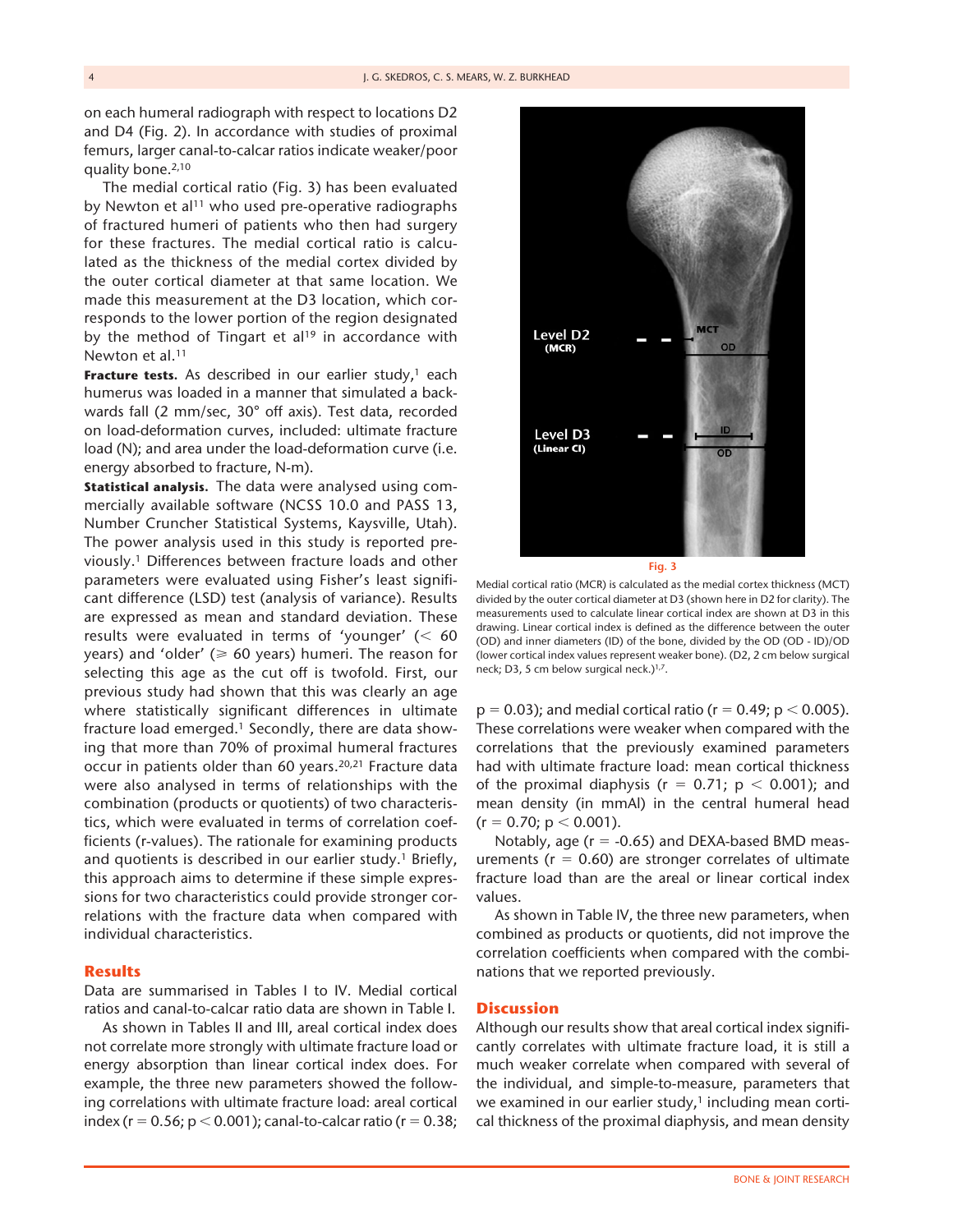| <b>Characteristics</b>          | Younger $<$ 60 yrs $*$ | Older $\geq 60$ yrs * | p-value |
|---------------------------------|------------------------|-----------------------|---------|
| Ultimate fracture load          | 5165.5 (1498.7)        | 3012.4 (1135.0)       | < 0.001 |
| Energy absorption               | 16.0(8.0)              | 6.4(3.2)              | < 0.001 |
| <b>Present study</b>            |                        |                       |         |
| Areal cortical index (D2 to D3) | 0.31(0.04)             | 0.24(0.05)            | < 0.001 |
| Areal cortical index (D3 to D4) | 0.39(0.05)             | 0.28(0.09)            | < 0.001 |
| Areal cortical index (D2 to D4) | 0.58(0.04)             | 0.56(0.03)            | 0.02    |
| C-C ratio                       | 0.72(0.06)             | 0.84(0.14)            | 0.003   |
| Medial cortical ratio (at D3)   | 0.16(0.04)             | 0.12(0.03)            | < 0.001 |

**Table I.** Descriptive data and paired comparisons of humeri from the younger group (< 60, n = 18, (nine men and nine women) *versus* the older group (> 60,  $n = 15$ ) (six men and nine women). These are results of analysis of variance tests

\*standard deviation in parentheses

D2, 2 cm below surgical neck; D3, 5 cm below surgical neck; D4, 7 cm below surgical neck; C-C, canal-to-calcar ratio (analogous to C-C ratio in proximal femur)

**Table II.** Comparisons of ultimate fracture load *versus* various morphometric and densitometric characteristics considered individually (r-values are shown). Shown are the strongest correlations from the current, as well as our previous study.1 These are results of Pearson correlation analyses

| <b>Characteristics</b>        | r-value | p-value |  |
|-------------------------------|---------|---------|--|
| Age                           | $-0.65$ | < 0.001 |  |
| <b>Present study</b>          |         |         |  |
| Areal cortical index (D2-D3)  | 0.56    | < 0.001 |  |
| Areal cortical index (D3-D4)  | 0.56    | < 0.001 |  |
| Areal cortical index (D2-D4)  | 0.46    | 0.01    |  |
| C-C ratio                     | 0.38    | 0.03    |  |
| Medial cortical ratio (at D3) | 0.49    | 0.004   |  |
| <b>Previous study</b>         |         |         |  |
| HH ML breadth                 | 0.64    | < 0.001 |  |
| Mean CT, D4                   | 0.67    | < 0.001 |  |
| Avg. mean CT (D3-D4)          | 0.71    | < 0.001 |  |
| Cortical index D1             | 0.30    | 0.09    |  |
| Cortical index D2             | 0.40    | 0.02    |  |
| Cortical index D3             | 0.61    | < 0.01  |  |
| PH DEXA-BMD ( $q/cm^2$ )      | 0.60    | < 0.001 |  |
| H <sub>1</sub> mmAl           | 0.70    | < 0.001 |  |

D2, 2 cm below surgical neck; D3, 5 cm below surgical neck; D4, 7 cm below surgical neck; C-C, canal-to-calcar ratio (analogous to C-C ratio in proximal femur); HH, humeral head; ML, medial-lateral; CT, cortical thickness; Avg., averaged; PH, proximal humerus; DEXA, dual-energy x-ray absorptiometry; BMD, bone mineral density; H, head; mmAl, millimetres of aluminium

**Table III.** Comparisons of energy absorption *versus* various morphometric and densitometric characteristics considered individually (r-values are shown). Shown are the strongest correlations from the current, as well as our previous study.1 These are results of Pearson correlation analyses

| <b>Characteristics</b>          | r-value | p-value |  |
|---------------------------------|---------|---------|--|
| Age                             | $-0.62$ | < 0.001 |  |
| <b>Present study</b>            |         |         |  |
| Areal cortical index (D2-D3)    | 0.42    | 0.01    |  |
| Areal cortical index (D3-D4)    | 0.43    | 0.01    |  |
| Areal cortical index (D2-D4)    | 0.30    | 0.1     |  |
| C-C ratio                       | 0.27    | 0.1     |  |
| Medial cortical ratio (at D3)   | 0.31    | 0.08    |  |
| <b>Previous study</b>           |         |         |  |
| HH ML breadth                   | 0.69    | < 0.001 |  |
| H <sub>1</sub> mm <sub>Al</sub> | 0.65    | < 0.001 |  |
| Avg. head (H1-H3) mmAl          | 0.64    | < 0.001 |  |

D2, 2 cm below surgical neck; D3, 5 cm below surgical neck; D4, 7 cm below surgical neck; C-C, canal-to-calcar ratio (analogous to C-C ratio in proximal femur); HH, humeral head; ML, medial-lateral; H, head; mmAl, millimetres of aluminium; Avg., averaged

(in mmAl) in the central humeral head. We had hypothesised that the newly described medial cortical ratio **Table IV.** Comparisons of ultimate fracture load *versus* the product of two characteristics. Shown are the comparisons with highest absolute values of the correlation coefficients from the present study and from our previous study.1 These are results of Pearson correlation analyses

| <b>Characteristics</b>                                    | r-value | p-value |
|-----------------------------------------------------------|---------|---------|
| <b>Present study</b>                                      |         |         |
| Areal cortical index (D2-D3) $\times$ H1 mmAl             | 0.790   | < 0.001 |
| Areal cortical index (D2-D3) × Mean H1-H3 mmAl            | 0.786   | < 0.001 |
| Areal cortical index ( $D2-D3$ ) $\times$ Mean H1-D1 mmAl | 0.770   | < 0.001 |
| Areal cortical index (D3-D4) $\times$ H1 mmAl             | 0.792   | < 0.001 |
| Areal cortical index (D3-D4) $\times$ Mean H1-H3 mmAl     | 0.770   | < 0.001 |
| C-C ratio $\times$ Avg. mean CT (D3-D4)                   | 0.794   | < 0.001 |
| <b>Previous study</b>                                     |         |         |
| Avg. mean CT (D1-D3) $\times$ H1 mmAl                     | 0.821   | < 0.001 |
| Avg. mean CT (D3-D4) $\times$ H1 mmAl                     | 0.820   | < 0.001 |
| Avg. mean CT (D1-D4) $\times$ H1 mmAl                     | 0.820   | < 0.001 |
| PH volume $\times$ Mean H1-D1 mmAl                        | 0.814   | < 0.001 |
| Mean CT (D3) $\times$ H1 mmAl                             | 0.809   | < 0.001 |
| Avg. mean CT (D3-D4) $\times$ Mean H1-H3 mmAl             | 0.804   | < 0.001 |

D2, 2 cm below surgical neck; D3, 5 cm below surgical neck; D4, 7 cm below surgical neck; H, head; mmAl, millimetres of aluminium; C-C, canalto-calcar ratio (analogous to C-C ratio in proximal femur); Avg., averaged for the D regions shown; CT, cortical thickness; PH, proximal humerus \* Note that all attempts at dividing any two characteristics revealed no correlations that exceeded the absolute value of  $r = 0.561$ 

would correlate more strongly than the previously studied parameters based on data and observations from the study of Newton et al.<sup>11</sup> These investigators showed that loss of fixation (displacement, screw cut out, or change in neck-shaft angle  $> 4^{\circ}$ ), as determined on follow-up radiographs, occurred in 14 patients (21.9%). Additionally, they showed that the medial cortical ratio was significantly lower in patients with failed fixation (0.170 *versus* 0.202,  $p = 0.019$ ), and the loss of fixation was three times more likely in patients with a medial cortical ratio  $< 0.16$ (41% *versus* 14%,  $p = 0.015$ ). They concluded that the medial cortical ratio is significantly associated with loss of surgical fixation and may prove to be a useful adjunct for clinical decision making in patients with proximal humeral fractures.

However, data from the present study showed that the medial cortical ratio and the canal-to-calcar ratio (that we adapted for application in the proximal humerus) did not outperform the characteristics that were individually evaluated in our previous study.1 More specifically, the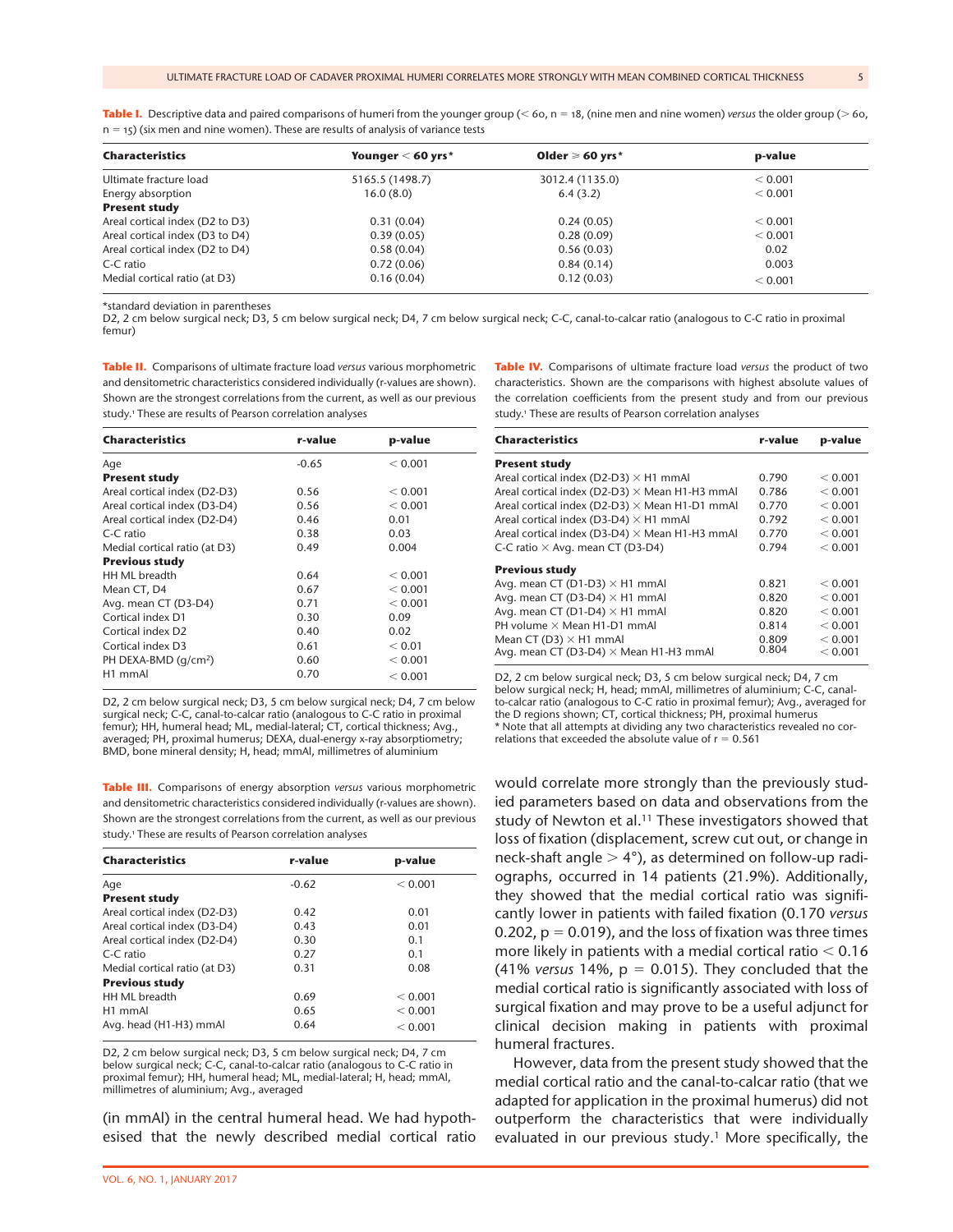strongest two individual correlates of ultimate fracture load are mean combined (medial  $+$  lateral) cortical thickness in the proximal diaphysis ( $r = 0.71$ ;  $p < 0.001$ ), and mean density (in mmAl) in the central humeral head  $(r = 0.70; p < 0.001)$ . These results confirm our prior assertion that these rather simple measurements be used in experimental and clinical studies where cortical index (areal or linear) may have previously been the top choice. These results are particularly useful for biomechanical studies of strength of cadaver proximal humeri that require the segregation of the bones into strength/quality categories.

The results of the present and our previous studies<sup>1,16</sup> also confirm that morphological and densitometric characteristics made using anteroposterior radiographs of cadaver humeri are stronger predictors of ultimate fracture load and energy absorbed to fracture when compared with chronological age and DEXA-derived density values. These findings are consistent with studies showing that DEXA scans do not correlate strongly with fracture risk in a substantial percentage of patients.<sup>22,23</sup> Consequently, the use of DEXA scans to estimate proximal humeral quality/strength must be questioned, especially in view of the fact that DEXA measurements are becoming more common in biomechanical studies using proximal humeri. Possible reasons for this deficiency in the predictive value of DEXA scan data are discussed in our previous study.<sup>1</sup> Some limitations with respect to DEXA in this context include: DEXA does not measure true volumetric BMD (units are 'areal' (g/cm2)); DEXA cannot distinguish between cortical and trabecular bone compartments; and DEXA does not have adequate resolution to measure cortical and trabecular architecture or histomorphology.

The fact that our canal-to-calcar ratio data did not strongly correlate with ultimate fracture load seems consistent with the results of two studies of the proximal femur showing that the canal-to-calcar ratio failed to correlate significantly with t-score data (by contrast, cortical index data did significantly correlate with t-scores). $9,10$ These authors suggested that this result might be related to the fact that the canal-to-calcar ratio does not compensate for differences in patient femoral length, and the fixed starting point 10 cm below the mid-lesser trochanter that is used to measure the canal-to-calcar ratio potentially samples different portions along the proximal femur as a function of differences in patient height. By contrast, measurements of cortical index and mean combined cortical thickness at discrete locations would be less prone to this source of error.

We had hoped that a canal-to-calcar ratio used in a manner adapted for the proximal humeri would help to detect bones spanning a range from poor to good quality/mass similar to what has been shown in human femurs. In this context, good quality/mass bones (Dorr

type A) have a fluted configuration of the cortices *versus* bones with poor quality/mass (Dorr type C) which have the less desirable "stove pipe" configuration.2 While we did not find this morphological dichotomy in the present study (Fig. 3), it is possible that other measurements on proximal humeri could prove to be useful in revealing different trait types within each sex and across a broad age range. For example, Schlecht and Jepsen, Jepsen et al and Schlecht et al<sup>24-26</sup> have described several different trait types in the humerus, tibia and femur within adult men and women. These trait types are likely to be clinically and mechanically relevant, and are based on variations in bone robustness (i.e. total cross-sectional area/bone length), cortical tissue mineral density, and cortical area. Intriguingly, these investigations showed that all long bones demonstrated significant covariance in these traits  $(p < 0.005)$  independent of body size. This covariance was also found to be systemic throughout the skeleton, with either a slender or a robust phenotype consistently represented within all long bones for each individual. In view of these compelling findings, additional studies are needed to independently confirm the presence of these morphology/mineralisation-based trait types in large samples of humeri from a broad age-range of men and women, to determine if they correlate with ultimate fracture load or energy absorbed to failure. These data are needed to advance our progression towards improved clinical assessments of bone strength and fragility in the proximal humerus and in the skeleton in general.

In conclusion, simple-to-measure parameters made on plain radiographs of the proximal humerus, as reported previously, are more useful in predicting ultimate fracture load in cadaver humeri than areal cortical index, canal-to-calcar ratio, and the medial cortical ratio.

### **References**

- **1. Skedros JG, Knight AN, Pitts TC, O'Rourke PJ, Burkhead WZ.** Radiographic morphometry and densitometry predict strength of cadaveric proximal humeri more reliably than age and DXA scan density. *J Orthop Res* 2016;34:331-341.
- **2. Dorr LD, Faugere MC, Mackel AM, et al.** Structural and cellular assessment of bone quality of proximal femur. *Bone* 1993;14:231-242.
- **3. Osterhoff G, Hoch A, Wanner GA, Simmen HP, Werner CM.** Calcar comminution as prognostic factor of clinical outcome after locking plate fixation of proximal humeral fractures. *Injury* 2012;43:1651-1656.
- **4. Lin JS, Klepps S, Miller S, Cleeman E, Flatow EL.** Effectiveness of replacement arthroplasty with calcar grafting and avoidance of greater tuberosity osteotomy for the treatment of humeral surgical neck nonunions. *J Shoulder Elbow Surg* 2006;15:12-18.
- **5. Ponce BA, Thompson KJ, Raghava P, et al.** The role of medial comminution and calcar restoration in varus collapse of proximal humeral fractures treated with locking plates. *J Bone Joint Surg [Am]* 2013;95:e113(1-7).
- **6. Krishnan SG, Bennion PW, Reineck JR, Burkhead WZ.** Hemiarthroplasty for proximal humeral fracture: restoration of the Gothic arch. *Orthop Clin North Am* 2008;39:441-450.
- **7. Bloom RA, Laws JW.** Humeral cortical thickness as an index of osteoporosis in women. *Br J Radiol* 1970;43:522-527.
- **8. Hepp P, Theopold J, Osterhoff G, et al.** Bone quality measured by the radiogrammetric parameter "cortical index" and reoperations after locking plate osteosynthesis in patients sustaining proximal humerus fractures. *Arch Orthop Trauma Surg* 2009;129:1251-1259.